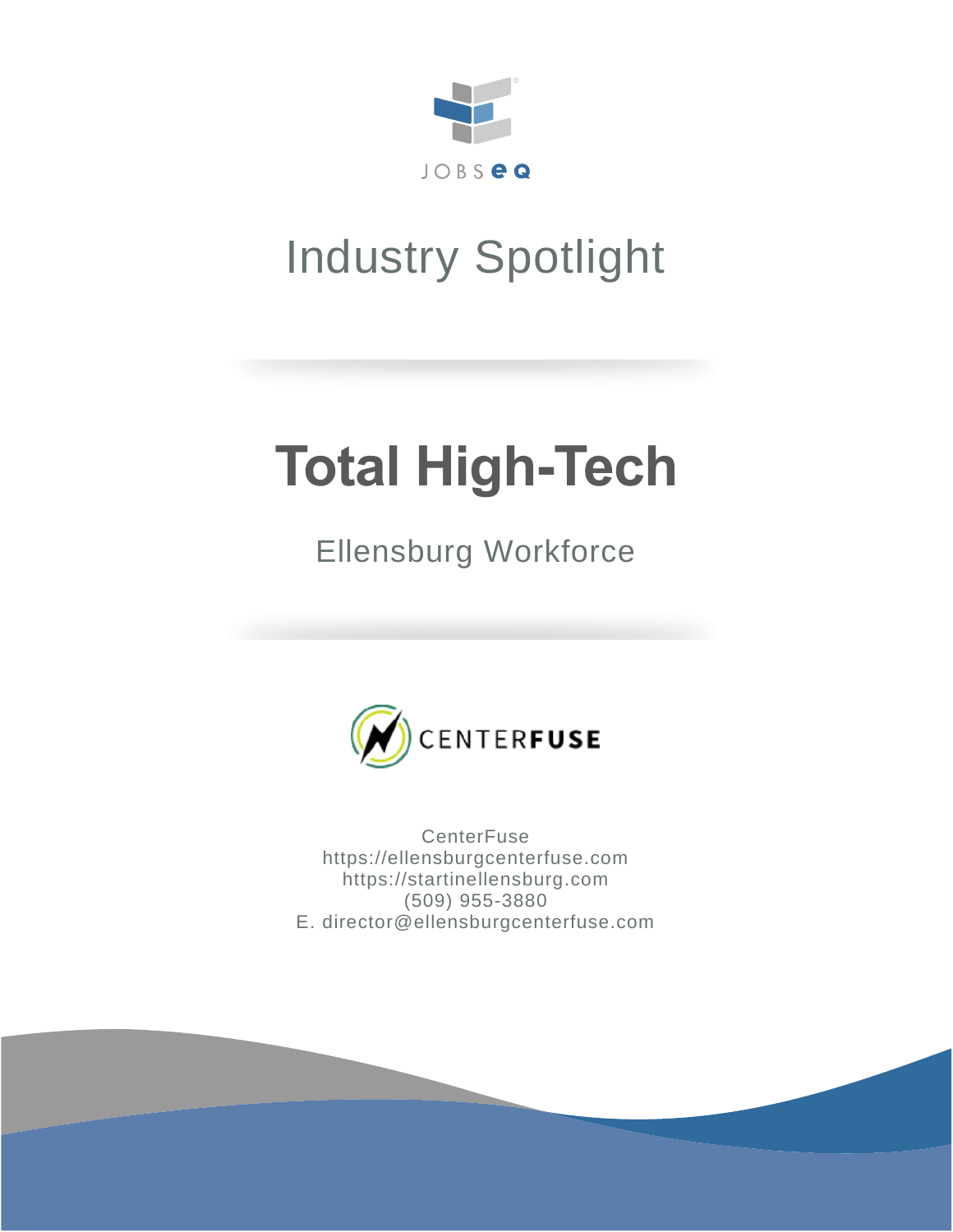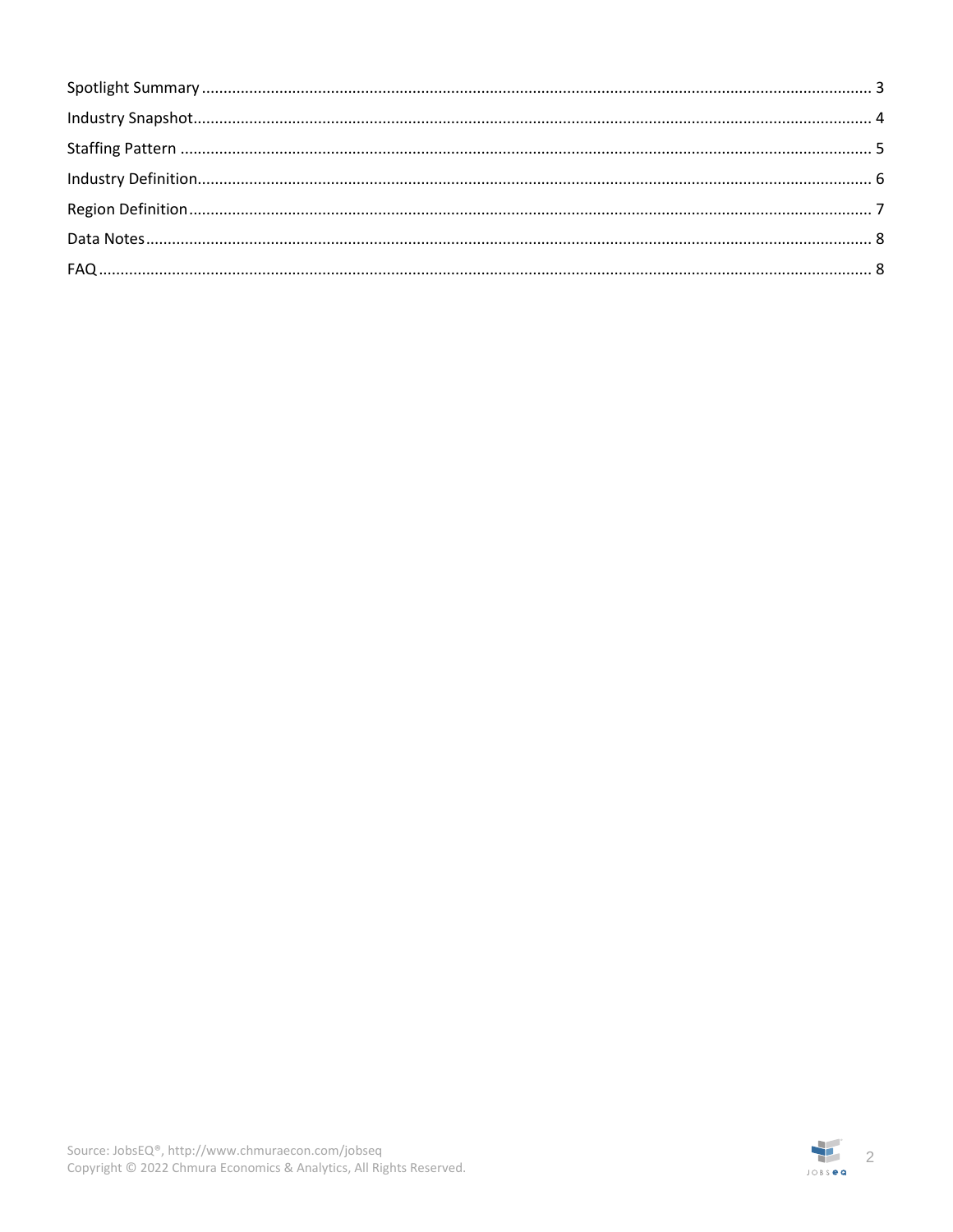# <span id="page-2-0"></span>Spotlight Summary

Total High-Tech Ellensburg Workforce – 2021Q3

## EMPLOYMENT



# **663**

Regional employment / **16,626,623** in the nation





Avg Ann % Change Last 10 Years / **+1.7%** in the U.S.

| Region |  |
|--------|--|
| Nation |  |



% of Total Employment / **10.8%** in the U.S.

| Region |  |
|--------|--|
| Nation |  |

# TOP OCCUPATION GROUPS



# **\$86,741**

Avg Wages per Worker / **\$125,259** in the nation



Avg Ann % Change Last 10 Years / **+3.5%** in the U.S.

| Region |  |  |
|--------|--|--|
| Nation |  |  |

#### Business and Financial Operations Installation, Maintenance, and Repair Architecture and Engineering All Others 20.7% 15.3% 23.8% 10.2% **Computer and Mathematical Office and Administrative Support** 16.7% 13.3%

## TOP INDUSTRIES

Avg Ann % Change in Employment, Last 10 Years

**18.0 %** Region Nation

Electric Power Generation, Transmission and Distribution



Wired and Wireless Telecommunications Carriers



Management, Scientific, and Technical Consulting Services

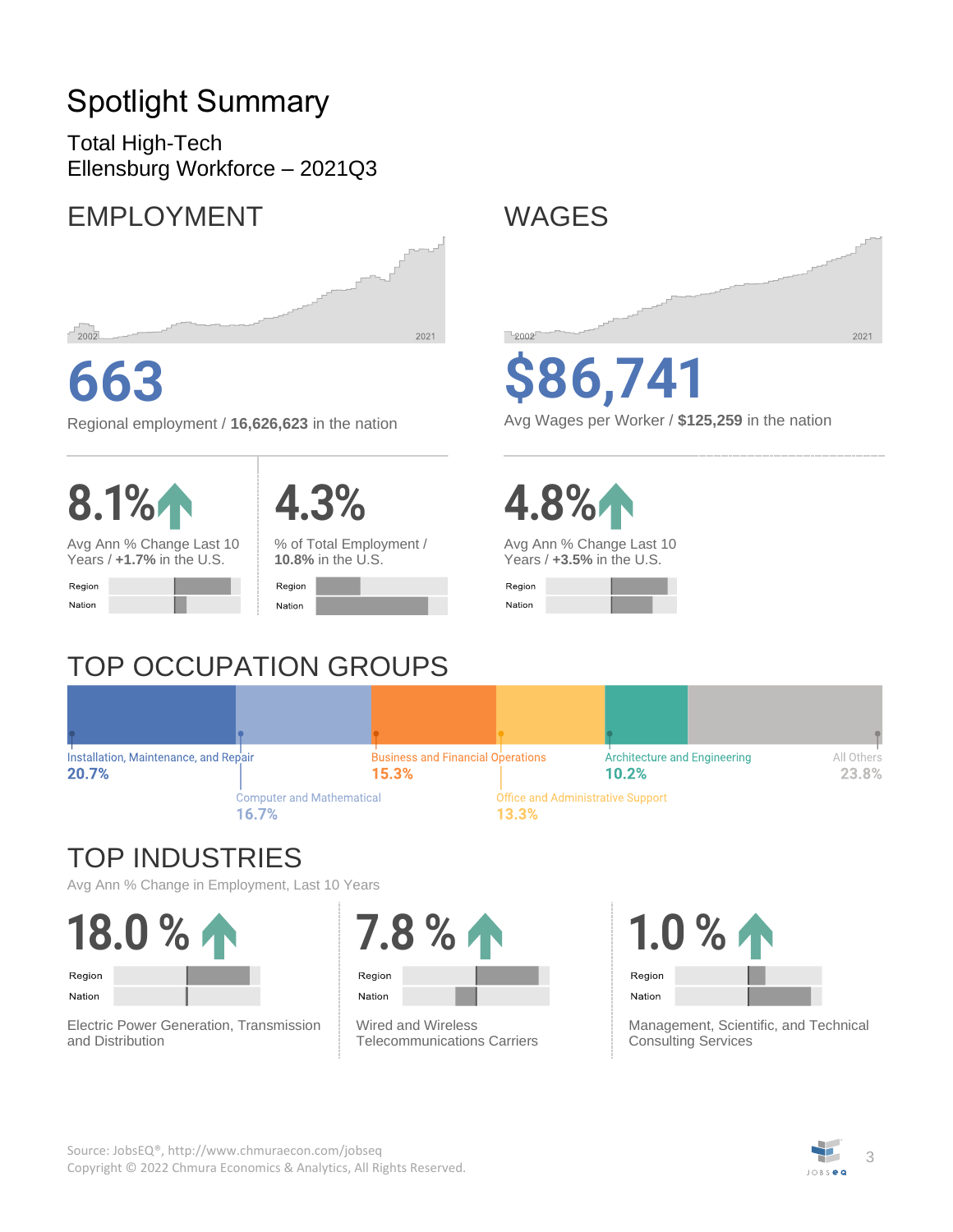## <span id="page-3-0"></span>Industry Snapshot

### EMPLOYMENT WAGES





| 4-Digit Industry                                                                  | Empl | Avg Ann<br><b>Wages</b> | LQ   | <b>5yr History</b> | Annual<br><b>Demand</b> | <b>Forecast</b><br>Ann<br>Growth |
|-----------------------------------------------------------------------------------|------|-------------------------|------|--------------------|-------------------------|----------------------------------|
| Electric Power Generation, Transmission and<br>Distribution                       | 336  | \$105,431               | 7.11 |                    | 31                      | 0.5%                             |
| Wired and Wireless Telecommunications<br>Carriers                                 | 76   | \$74,225                | 1.26 |                    | $\overline{7}$          | $-0.3%$                          |
| Management, Scientific, and Technical<br><b>Consulting Services</b>               | 63   | \$70,042                | 0.34 |                    | 7                       | 2.2%                             |
| Computer Systems Design and Related<br><b>Services</b>                            | 39   | \$65,583                | 0.16 |                    | 4                       | 2.4%                             |
| Architectural, Engineering, and Related<br><b>Services</b>                        | 33   | \$66,521                | 0.20 |                    | 3                       | 0.5%                             |
| <b>Industrial Machinery Manufacturing</b>                                         | 21   | \$41,762                | 1.77 |                    | $\overline{2}$          | 1.3%                             |
| Software Publishers                                                               | 20   | \$64,631                | 0.37 |                    | 2                       | 2.1%                             |
| Data Processing, Hosting, and Related<br>Services                                 | 20   | \$80,344                | 0.49 |                    | $\overline{2}$          | 1.6%                             |
| <b>Electronic and Precision Equipment Repair</b><br>and Maintenance               | 20   | \$51,787                | 1.73 |                    | $\overline{2}$          | 1.9%                             |
| Professional and Commercial Equipment and<br><b>Supplies Merchant Wholesalers</b> | 12   | \$82,170                | 0.17 |                    | $\mathbf{1}$            | 1.2%                             |
| Remaining Component Industries                                                    | 19   | \$38,689                | 0.09 |                    | $\mathbf{1}$            | 0.9%                             |
| <b>Total High-Tech</b>                                                            | 663  | \$86,741                | 0.40 |                    | 64                      | 0.9%                             |

Employment is one of the broadest and most timely measures of a region's economy. Fluctuations in the number of jobs shed light on the health of an industry. A growing employment base creates more opportunities for regional residents and helps a region grow its population.

Since wages and salaries generally compose the majority of a household's income, the annual average wages of a region affect its average household income, housing market, quality of life, and other socioeconomic indicators.

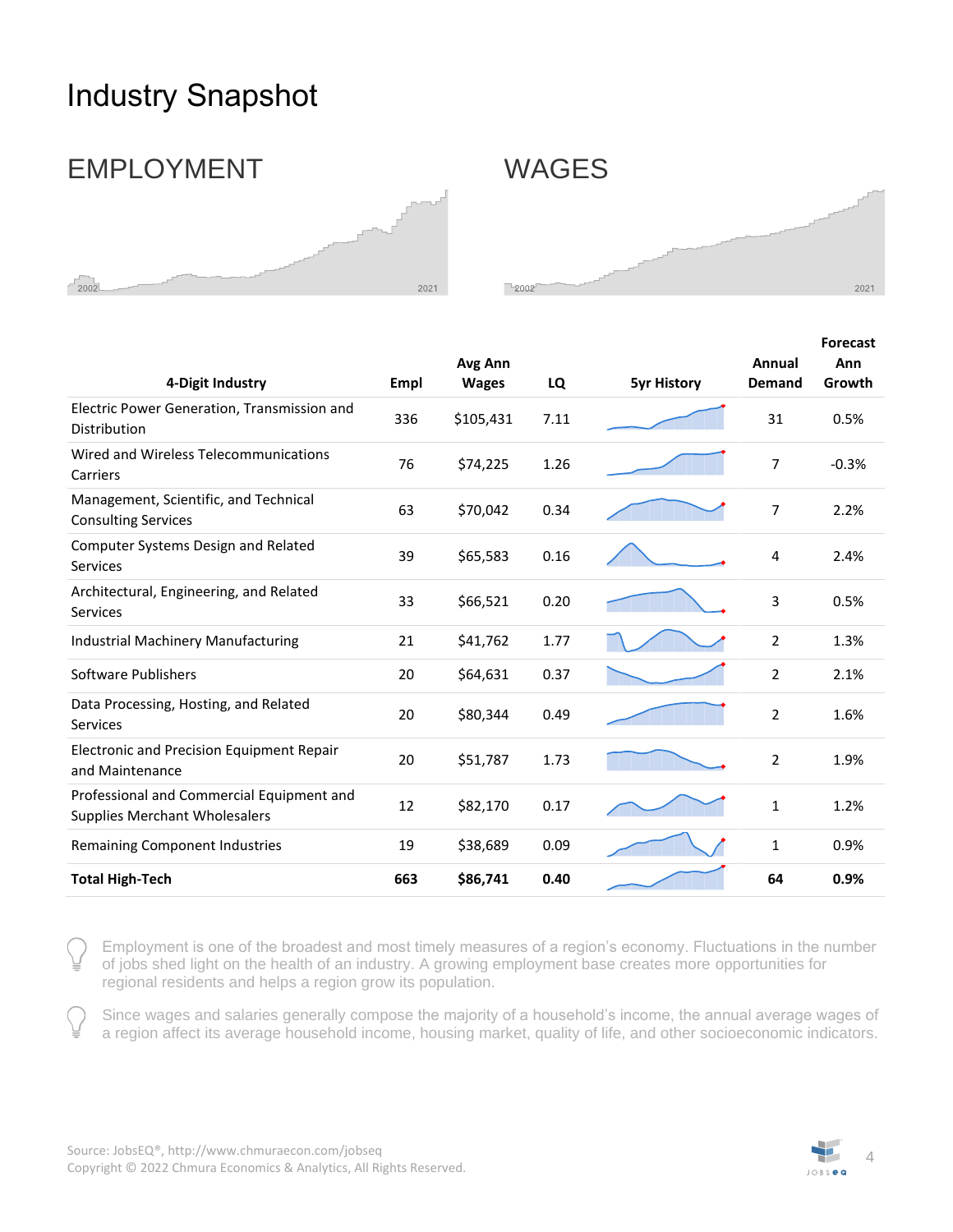## <span id="page-4-0"></span>Staffing Pattern



| <b>6-digit Occupation</b>                                                               | Empl | Avg Ann<br><b>Wages</b> | Annual<br>Demand |
|-----------------------------------------------------------------------------------------|------|-------------------------|------------------|
| Software Developers and Software Quality<br><b>Assurance Analysts and Testers</b>       | 51   | \$105,000               | 5                |
| <b>Electrical Power-Line Installers and Repairers</b>                                   | 51   | \$105,700               | 4                |
| <b>Management Analysts</b>                                                              | 30   | \$86,100                | 4                |
| <b>Customer Service Representatives</b>                                                 | 30   | \$44,600                | 4                |
| <b>Project Management Specialists and Business</b><br>Operations Specialists, All Other | 26   | \$81,000                | 3                |
| <b>Electrical Engineers</b>                                                             | 24   | \$115,800               | $\mathcal{P}$    |
| First-Line Supervisors of Mechanics, Installers, and<br>Repairers                       | 21   | \$93,800                | $\overline{2}$   |
| <b>General and Operations Managers</b>                                                  | 14   | \$138,700               | $\overline{2}$   |
| Telecommunications Equipment Installers and<br>Repairers, Except Line Installers        | 14   | \$69,200                | $\overline{2}$   |
| <b>Computer Systems Analysts</b>                                                        | 11   | \$87,000                | $\mathbf{1}$     |
| <b>Remaining Component Occupations</b>                                                  | 357  | \$76,300                | 39               |
| Total                                                                                   | 630  |                         |                  |

The mix of occupations points to the ability of a region to support an industry and its flexibility to adapt to future demand. Industry wages are a component of the cost of labor for regional employers.

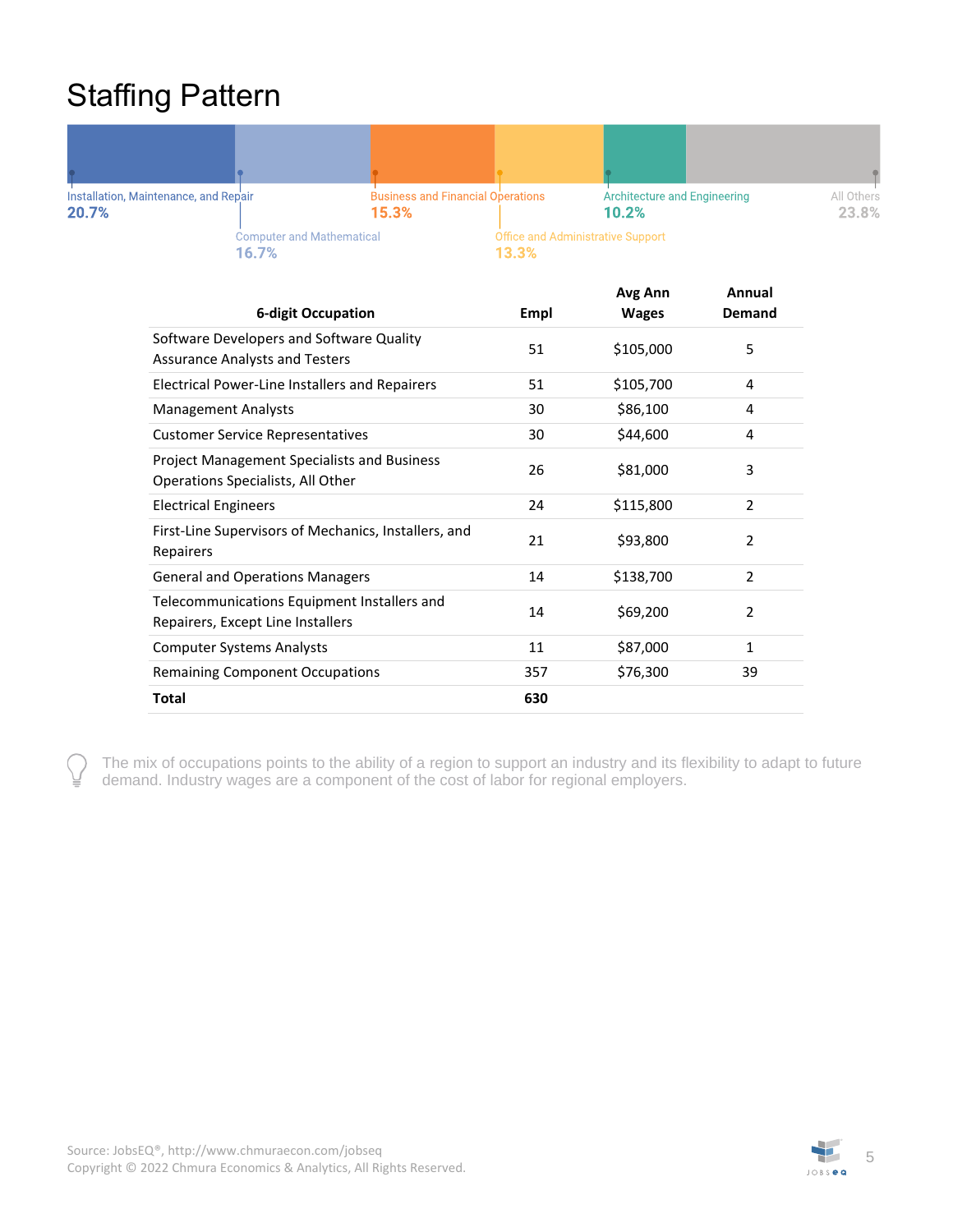# <span id="page-5-0"></span>Industry Definition

#### **Total High-Tech is defined as the following NAICS industries:**

| Code | <b>Description</b>                                                                   |
|------|--------------------------------------------------------------------------------------|
| 1131 | <b>Timber Tract Operations</b>                                                       |
| 1132 | Forest Nurseries and Gathering of Forest Products                                    |
| 2111 | Oil and Gas Extraction                                                               |
| 2211 | Electric Power Generation, Transmission and Distribution                             |
| 3241 | Petroleum and Coal Products Manufacturing                                            |
| 3251 | <b>Basic Chemical Manufacturing</b>                                                  |
| 3252 | Resin, Synthetic Rubber, and Artificial Synthetic Fibers and Filaments Manufacturing |
| 3253 | Pesticide, Fertilizer, and Other Agricultural Chemical Manufacturing                 |
| 3254 | Pharmaceutical and Medicine Manufacturing                                            |
| 3255 | Paint, Coating, and Adhesive Manufacturing                                           |
| 3259 | Other Chemical Product and Preparation Manufacturing                                 |
| 3332 | Industrial Machinery Manufacturing                                                   |
| 3333 | Commercial and Service Industry Machinery Manufacturing                              |
| 3336 | Engine, Turbine, and Power Transmission Equipment Manufacturing                      |
| 3339 | Other General Purpose Machinery Manufacturing                                        |
| 3341 | <b>Computer and Peripheral Equipment Manufacturing</b>                               |
| 3342 | <b>Communications Equipment Manufacturing</b>                                        |
| 3343 | Audio and Video Equipment Manufacturing                                              |
| 3344 | Semiconductor and Other Electronic Component Manufacturing                           |
| 3345 | Navigational, Measuring, Electromedical, and Control Instruments Manufacturing       |
| 3346 | Manufacturing and Reproducing Magnetic and Optical Media                             |
| 3353 | <b>Electrical Equipment Manufacturing</b>                                            |
| 3364 | Aerospace Product and Parts Manufacturing                                            |
| 3369 | Other Transportation Equipment Manufacturing                                         |
| 4234 | Professional and Commercial Equipment and Supplies Merchant Wholesalers              |
| 4861 | Pipeline Transportation of Crude Oil                                                 |
| 4862 | Pipeline Transportation of Natural Gas                                               |
| 4869 | <b>Other Pipeline Transportation</b>                                                 |
| 5112 | Software Publishers                                                                  |
| 5173 | Wired and Wireless Telecommunications Carriers                                       |
| 5174 | Satellite Telecommunications                                                         |
| 5179 | <b>Other Telecommunications</b>                                                      |
| 5182 | Data Processing, Hosting, and Related Services                                       |
| 5191 | <b>Other Information Services</b>                                                    |
| 5211 | Monetary Authorities-Central Bank                                                    |
| 5232 | Securities and Commodity Exchanges                                                   |
| 5413 | Architectural, Engineering, and Related Services                                     |
| 5415 | Computer Systems Design and Related Services                                         |
| 5416 | Management, Scientific, and Technical Consulting Services                            |
| 5417 | Scientific Research and Development Services                                         |
| 5511 | Management of Companies and Enterprises                                              |
| 5612 | <b>Facilities Support Services</b>                                                   |
| 8112 | Electronic and Precision Equipment Repair and Maintenance                            |
| 9271 | Space Research and Technology                                                        |
| 9281 | National Security and International Affairs                                          |

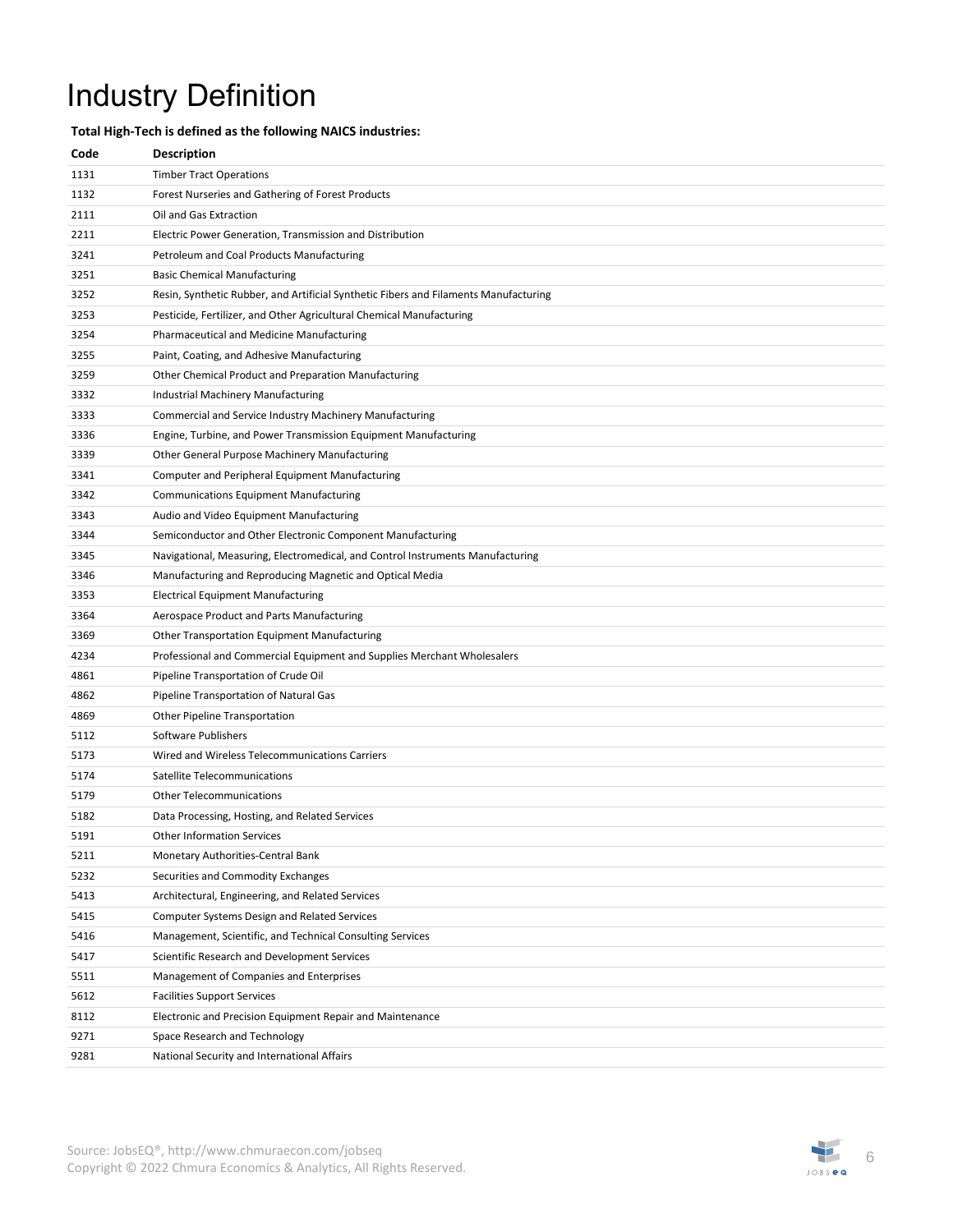# <span id="page-6-0"></span>Region Definition

**Ellensburg Workforce is defined as the following zip code tabulation areas:**

ZCTA 98847 (Kittitas County, WA portion) ZCTA 98926

ZCTA 98901 (Kittitas County, WA portion) and the control of the control of the control of the control of the control of the control of the control of the control of the control of the control of the control of the control

ZCTA 98922